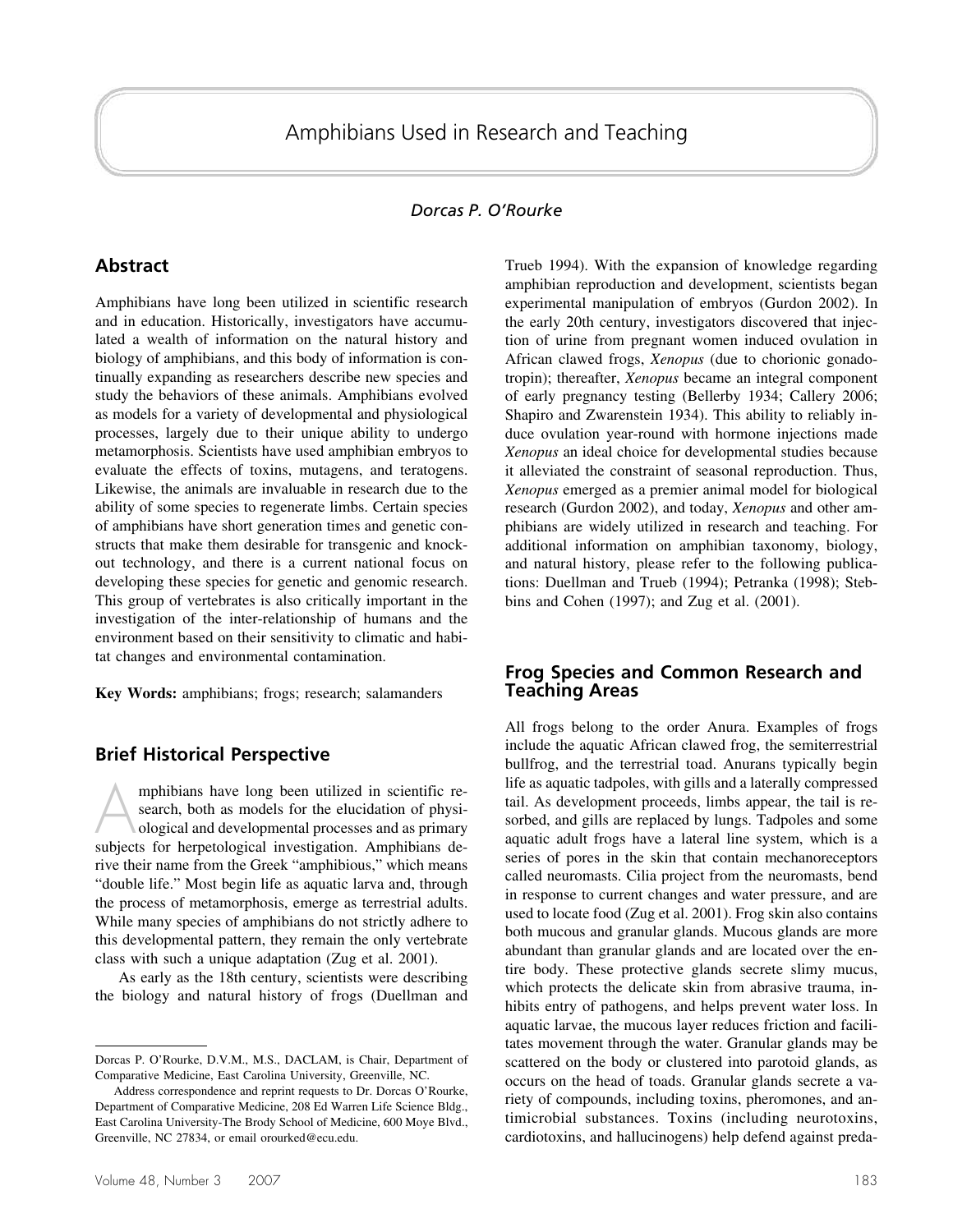tors. Antimicrobial compounds protect against bacterial and fungal infection when skin is abraded (Clarke 1997).

Species of frogs commonly used in research include members of the genus *Xenopus* (*Xenopus laevis* and *Xenopus tropicalis)*, *Rana* (*Rana pipiens, Rana catesbeiana*, and others), *Bufo*, and *Hyla. X. laevis* (African clawed frog) and *X. tropicalis* are the most intensively used amphibians today. Taxonomically, *Xenopus* are in the family Pipidae. These totally aquatic species have fusiform bodies and powerful hindlimbs for swimming. The forelimbs are used to push food into the mouth, which lacks a tongue (Zug et al. 2001). *Xenopus laevis* are tetraploid, and females can produce thousands of large, easily manipulated eggs. Oocytes from chorionic gonadotropin-primed females can be surgically harvested or allowed to be deposited. Male and female *X. laevis* can be pair housed to provide naturally fertilized embryos. Embryos will translate foreign mRNA when eggs are injected, a characteristic that has made *X. laevis* indispensable in experimental embryology (Beck and Slack 2001). Jones (2005) has summarized investigations using *X. laevis* embryos to elucidate development of the pronephric kidney. Microsurgical removal of cells from early-stage embryos and subsequent in vitro culture has enabled scientists to study neural crest cell migration (DeSimone et al. 2005). Other uses of *X. laevis* have included investigations into genetic expression in development and regeneration, growth, immune function, and toxicology. The *X. laevis* leptin gene has been isolated and demonstrated to have a role in early limb development as well as in regulation of food intake (Crespi and Denver 2006). Limb regeneration studies have frequently involved this species (King et al. 2003; Satoh et al. 2006; Tassava 2004). Recent investigations into central nervous system axonal regeneration have demonstrated positive capability in *X. laevis* neurons (Gibbs and Szaro 2006). *Xenopus laevis* has also been used to understand evolution of heat shock proteins and the immune system (Robert et al. 2004).

Historically, *X. laevis* gained popularity as the subject of the frog embryo teratogenesis assay: *Xenopus* (FETAX) method. This method utilizes documented normal *Xenopus* development (Nieuwkoop and Faber 1994) to determine effects of putative toxins and teratogens on developing embryos (Dumont et al. 1983; Papis et al. 2006). Recent environmental concerns have focused on effects of endocrine disrupters as well as other environmental contaminants. Due to its carefully defined developmental stages and metamorphosis, *X. laevis* has become a common model for assessing the effects of these compounds (Balch et al. 2006; Degitz et al. 2005; Katbamna et al. 2006; Kloas 2002; Loeffler et al. 2001).

*Xenopus tropicalis*, another member of the family Pipidae, has recently begun to replace *X. laevis* in many types of genetics research. Although members of the same family, *X. tropicalis* is classified in a separate subgenus from *X. laevis* (Kobel et al. 1996); in fact, it was once assigned to a separate genus, *Silurana*. *Xenopus tropicalis* is smaller than *X. laevis* and has more fastidious temperature requirements.

*Xenopus tropicalis* also has a shorter generation time and is diploid (Beck and Slack 2001), factors that make it extremely desirable for transgenic and knockout technology. Laboratories are focusing on breeding and identifying mutants of *X. tropicalis* (Grammer et al. 2005), and the National Institutes of Health have an initiative focused on developing genetic and genomic tools for research involving both *X. tropicalis* and *X. laevis* (Klein et al. 2002).

The second major group of frogs used in research belongs to the genus *Rana* in the family Ranidae. They are typically semiaquatic animals, with powerful legs for jumping great distances. Species commonly seen in laboratories include *R. catesbeiana*, the bullfrog, and *R. pipiens*, the northern leopard frog. *Rana* species were used early in developmental studies (Briggs and King 1952); today they play a key role in investigating endocrine disrupters and environmental toxins (Cassano et al. 2006; Hogan et al. 2006; Mikkelsen and Jenssen 2006). *Rana* are used extensively in physiology research, both as animal models (King 1998; Zayas et al. 2004) and as subjects in their own right (Feder and Burggren 1992; Pryor and Bjorndal 2005). The genus is frequently studied from an ecological standpoint (Halverson et al. 2006; Laurila et al. 2006). Antimicrobial peptides secreted by the granular glands of *Rana* skin have been investigated intensively (Marenah et al. 2006; Xu et al. 2006). Mangoni (2006) recently described antiviral, antibacterial, antifungal, and anti-*Leishmania* properties in temporins from *Rana*. A unique and significant research application for *R. pipiens* has been use of the acetic acid wiping response. Frogs respond to serial dilutions of acetic acid by wiping with the hind limb when the concentration becomes irritating. This well-defined nociceptive response behavior has been used to elucidate the effects of opioids and opioid receptors in this pain research model (Stevens 2004). *Rana* has also been the frog of choice for comparative anatomy dissections and for teaching musculoskeletal physiology, cardiac physiology, and neurophysiology.

Toads of the genus *Bufo* are terrestrial frogs that have been used for a variety of studies, including limb regeneration (Abdel-Karim 1989; Everett and Brown 1996; Michael et al. 1993). They have been subjects of brain lateralization ("handedness") research (Vallortigara et al. 1999). *Hyla* species, the treefrogs, are arboreal frogs that along with *Bufo* are often the subjects of environmental toxin and endocrine disrupter research.

#### **Salamander Species and Common Research and Teaching Areas**

Salamanders are in the order Caudata, with approximately 400 living species represented (Petranka 1998). Like frogs, salamanders may begin life as aquatic larva; however, salamander larvae more typically resemble the metamorphosed adult form than do tadpoles. Adult salamanders may breathe by lungs, gills, or buccopharyngeal or cutaneous respiration.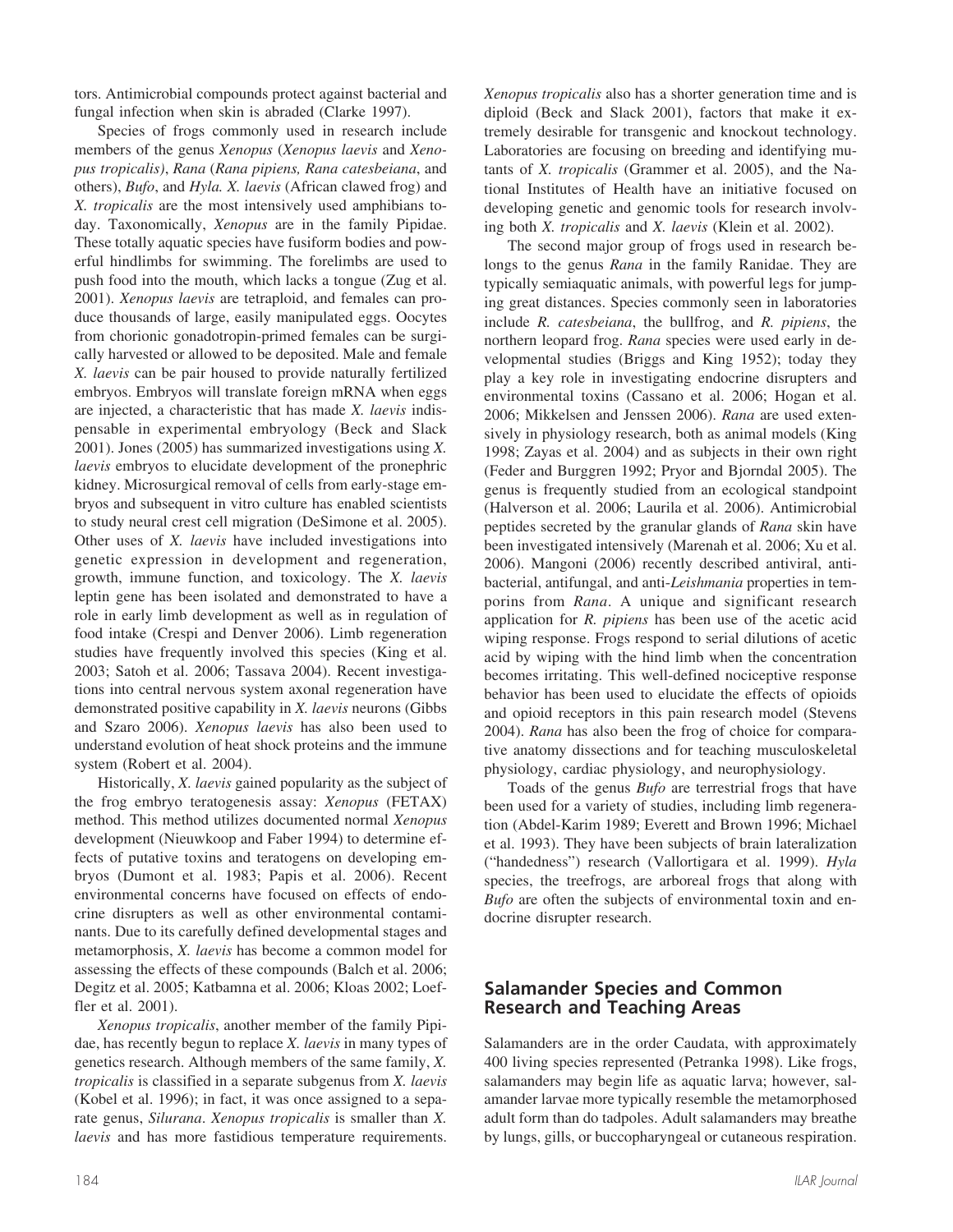They have an elongated shape, and most have four limbs and a tail (McDiarmid 1994). Like frogs, salamanders possess both mucous and granular glands. In newts and other salamander species, granular glands may secrete pheromones, which are integral components of courtship behavior (Clarke 1997). Many salamanders, such as *Ambystoma mexicanum* (the axolotl), retain some larval features while otherwise developing into reproductively active adults. This failure to develop adult morphological characteristics is referred to as paedomorphosis (the process formerly called neoteny). Paedomorphosis is widespread in salamanders and has been documented in at least 57 species representing nine of ten families (Denoel et al. 2005). Similarly, other salamander species can exhibit variation in timing and rate of growth (heterochrony).

Among the salamander genera commonly represented in research are the aforementioned axolotl, *Notophthalmus* (newt), and *Necturus* (mudpuppy). To the laboratory research community, the axolotl is likely the most familiar of salamanders (Gresens 2004). Axolotls are totally aquatic and breathe through large, feathery external gills. The developmental stages of the axolotl have been carefully characterized (Bordzilovskaya et al. 1989), therefore these animals have been extensively used in developmental research. The presence of nephrostomes on the axolotl kidney has resulted in the use of this species to study tubulointerstitial activation and subsequent fibrosis caused by protein loading (Gross et al. 2002). Limb regeneration has been a subject of investigation for many years; axolotls figure prominently in this area along with other salamander species such as newts (Brockes 1994; Morrison et al. 2006; Tassava and Olsen-Winner 2003; Vinarsky et al. 2005). Studies of sequences from the *Ambystoma* genetic map have contributed to greater understanding of structure and evolution of amniotic genomes (Smith and Voss 2006). *Necturus* has been used to study germ cell progression in spermatogenesis (Pierantoni et al. 2002). This species has also been utilized extensively in a variety of physiological studies, including investigations into olfaction and locomotion (Delay and Dionne 2003; Fok and Stein 2002) and as an instructional model for anatomy laboratories. The tiger salamander, *Ambystoma tigrinum*, is a long-standing animal model for research involving the olfactory system (Kauer 2002).

Both salamanders and frogs are widely studied as research subjects in their own right. An extensive body of information exists on the natural history of amphibians (Petranka 1998; Stebbins and Cohen 1997). Amphibians exhibit a wide diversity in behavior and reproductive strategies, including social monogamy, multiple paternity, clutch piracy, egg brooding, and feeding of young (Gillette et al. 2000; Liebgold et al. 2006; Vleltes et al. 2004; Wise and Jaeger 1998; Zug et al. 2001). Advances in molecular techniques have enhanced and broadened the scope of ecological research. Studies on feeding ecology of poison dart frogs in the wild have demonstrated a correlation between

food type and type of skin toxin produced (Darst et al. 2005). Blending traditional field techniques, semicaptive controlled environmental studies, and laboratory methods allows for greater depth of understanding of amphibians and their inter-relationships with the environment (Rissler et al. 2004; Wilczynski et al. 2005).

# **Amphibian Sources, Population Concerns, and Health Issues**

A major area of concern with amphibian use involves acquisition of research and teaching subjects. For many years, animals were collected from the wild, with no thought given to population impact or health issues. Recent investigations have demonstrated that amphibian populations are declining, likely due to multiple factors (Linder et al. 2003). These stressors could include introduction of toxins and other agents into the environment, habitat destruction or alteration, emergence of pathogens, and climatic changes. Studies have shown that exposure to chemicals with hormonal activities may alter behavior and affect survivability of amphibian species (Eroschenko et al. 2002). Likewise, human introduction of non-native predatory species can cause decline of amphibian populations. In some cases, predator removal can reverse this trend (Vredenburg 2004). Emerging infectious diseases of amphibians, such as chytridiomycosis, are likely exacerbated by human introduction of infected animals into previously unaffected areas (Daszak et al. 2001). Clearly, society should not tolerate the irresponsible removal of animals from the wild in light of these circumstances.

Coupled with population depletion concerns is an equally important consideration—the health status of wildcaught animals. Amphibians collected at certain times of the year may be predisposed to developing serious disease problems as a result of collection and shipping stressors. Methods for holding captured animals can be suboptimal, and conditions of crowding, lack of food, and inappropriate temperature can lead to stress and subsequent disease. This situation is worsened by pathogens such as chytridiomycosis (Mazzoni et al. 2003). Therefore, whenever possible, those who use amphibians in research or in teaching should make every effort to acquire captive-bred amphibians from reputable breeders and suppliers, and to ensure that only healthy animals are obtained and used. Some examples of breeders include Rana Ranch Bullfrog Farm (Twin Falls, ID, bullfrog@safelink.net), the Ambystoma Genetic Stock Center at the University of Kentucky (http://bigapple.uky .edu/∼axolotl/), Xenopus I (Dexter, MI, www.xenopusone .com), Xenopus Express (www.xenopus.com), and Nasco (http://www.enasco.com/xenopus/).

Whether they are used as animal models, environmental indicators, or primary research subjects, amphibians remain critically important to scientific investigation and the advancement of knowledge. Their use should be thoughtful, judicious, and respectful.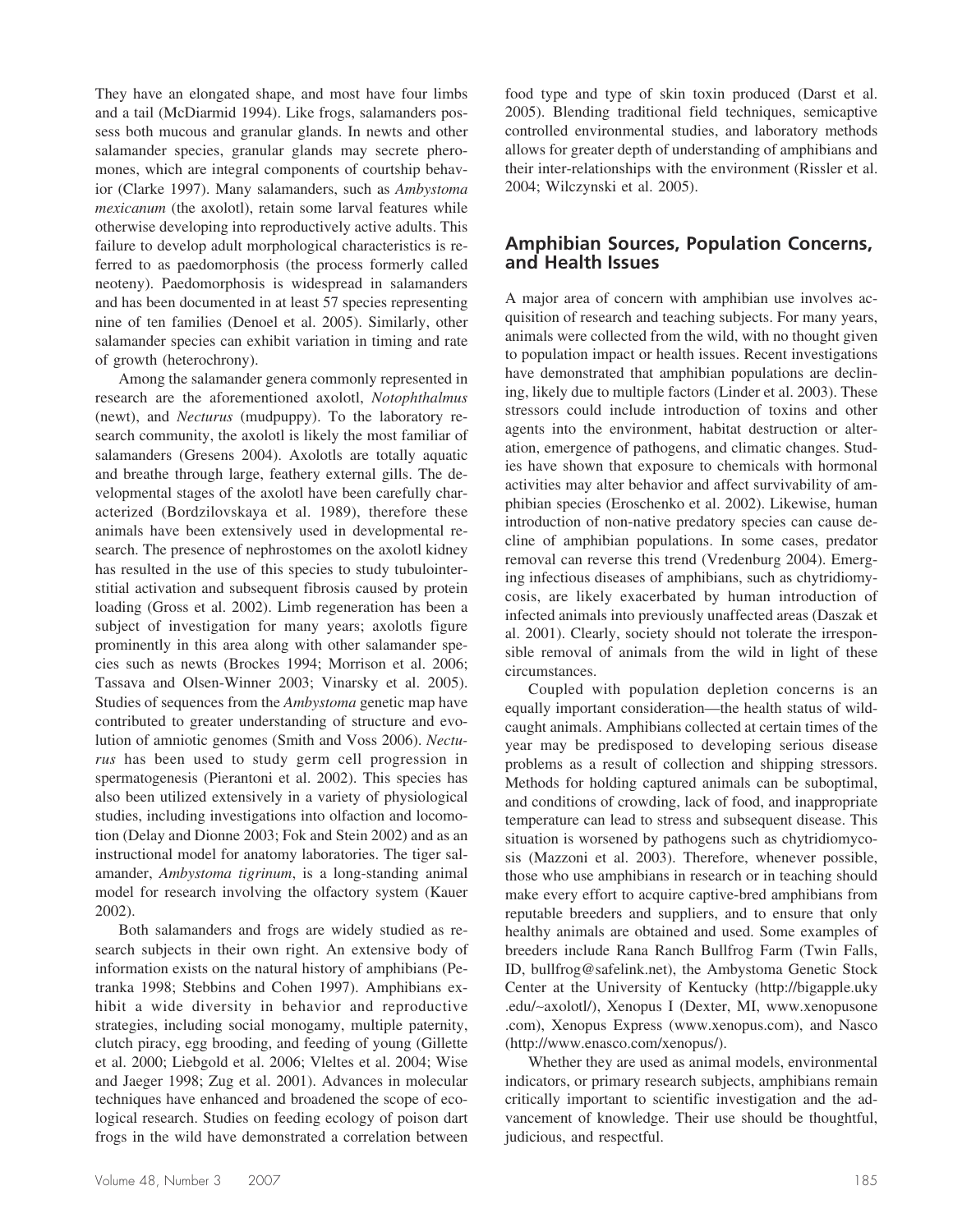# **References**

- Abdel-Karim AE. 1989. Amputation level and hind limb regeneration in larvae of the Egyptian toad *Bufo regularis* Reuss: Length, volume and rate. Folia Morphol (Praha) 37:238-248.
- Balch GC, Velez-Espino LA, Sweet C, Alaee M, Metcalfe CD. 2006. Inhibition of metamorphosis in tadpoles of *Xenopus laevis* exposed to polybrominated diphenyl ethers (PBDEs). Chemosphere 64:328-338.
- Beck CW, Slack JMW. 2001. An amphibian with ambition: A new role for *Xenopus* in the 21st century. Genomics Biol 2 Reviews 1029.1-1029.5.
- Bellerby CW. 1934. A rapid test for the diagnosis of pregnancy. Nature 133:494-495.
- Bordzilovskaya NP, Dettlaff TA, Duhon ST, Malacinski GM. 1989. Developmental-stage series of axolotl embryos. In: Armstrong JB, Malacinski GM, eds. Developmental Biology of the Axolotl. New York: Oxford University Press. p 201-219.
- Briggs R, King TJ. 1952. Transplantation of living nuclei from blastula cells into enucleated frogs' eggs. Proc Natl Acad Sci U S A 38:455-463.
- Brockes JP. 1994. New approaches to amphibian limb regeneration. Trends Genet 10:169-173.
- Callery EM. 2006. There's more than one frog in the pond: A survey of the amphibia and their contributions to developmental biology. Semin Cell Dev Biol 17:80-92.
- Cassano G, Bellantuono V, Ardizzone C, Lippe C. 2006. Atrazine increases the sodium absorption in frog (*Rana esculenta*) skin. Environ Toxicol Chem 25:509-513.
- Clarke BT. 1997. The natural history of amphibian skin secretions, their normal functioning, potential medical applications. Biol Rev 72:365- 379.
- Crespi EJ, Denver RJ. 2006. Leptin (*ob* gene) of the South African clawed frog *Xenopus laevis*. Proc Natl Acad Sci U S A 103:10092-10097.
- Darst CR, Menedez-Guerrero PA, Coloma LA, Cannatella DC. 2005. Evolution of dietary specialization and chemical defense in poison frogs (Dendrobatidae): A comparative analysis. Am Naturalist 165:56-69.
- Daszak P, Cunningham AA, Hyatt AD. 2001. Anthropogenic environmental change and the emergence of infectious diseases in wildlife. Acta Tropica 78:103-116.
- Degitz SJ, Holocombe GW, Flynn KM, Kosian PA, Korte JJ, Tietge JE. 2005. Progress towards development of an amphibian-based thyroid screening assay using *Xenopus laevis*: Organismal and thyroidal responses to the model compounds 6-propylthiouracil, methimazole, and thyroxine. Toxicol Sci 87:353-364.
- Delay RJ, Dionne VE. 2003. Coupling between sensory neurons in the olfactory epithelium. Chem Senses 28:807-815.
- Denoel M, Joly P, Whiteman HH. 2005. Evolutionary ecology of facultative paedomorphosis in newts and salamanders. Biol Rev 80:1-9.
- DeSimone DW, Davidson L, Marsden M, Alfandari D. 2005. The *Xenopus* embryo as a model for studies of cell migration. Methods Mol Biol 294:235-245.
- Duellman WE, Trueb L. 1994. Biology of Amphibians. Baltimore: The Johns Hopkins University Press.
- Dumont JN, Schultz TW, Buchanan M, Kao G, eds. 1983. Frog embryo teratogenesis assay: *Xenopus* (FETAX)—A short-term assay applicable to complex environmental mixtures. Symposium on the Application of Short-term Bioassays in the Analysis of Complex Environmental Mixtures III. New York: Plenum Press.
- Eroschenko VP, Amstislavsky SY, Schwabel H, Ingermann RL. 2002. Altered behaviors in male mice, mail quail, and salamander larvae following early exposures to the estrogenic pesticide methoxychlor. Neurotoxicol Teratol 24:29-36.
- Everett AW, Brown DR. 1996. Loss of the position-dependent reinnervation of regenerated toad (*Bufo marinus*) glutaeus muscle. J Comp Neurol 366:293-302.
- Feder ME. 1992. A perspective on environmental physiology of the amphibians. In: Burggren WW, ed. Environmental Physiology of the Amphibians. Chicago: University of Chicago Press. p 1-6.
- Fok M, Stein RB. 2002. Effects of cholinergic and noradrenergic agents on locomotion in the mudpuppy (*Necturus maculatus*). Exp Brain Res 145:498-504.
- Gibbs KM, Szaro BG. 2006. Regeneration of descending projections in *Xenopus* laevis tadpole spinal cord demonstrated by retrograde double labeling. Brain Res 1088:68-72.
- Gillette JR, Jaeger RG, Peterson MG. 2000. Social monogamy in a territorial salamander. Anim Behav 59:1241-1250.
- Grammer TC, Mustafa KK, Lane MA, Kentson L, Harland RM. 2005. Indentification of mutants in inbred *Xenopus tropicalis*. Mech Dev 122:263-272.
- Gresens J. 2004. An introduction to the Mexican axolotl (*Ambystoma mexicanum*). Lab Anim 33:41-47.
- Gross ML, Hanke W, Koch A, Ziebart H, Amann K, Ritz E. 2002. Intraperitoneal protein injection in the axolotl: The amphibian kidney as a novel model to study tubulointerstitial activation. Kidney Int 62:51-59.
- Gurdon JB. 2002. Perspective on the *Xenopus* field. Dev Dyn 225:379.
- Halverson MA, Skelly DK, Caccone A. 2006. Kin distribution of amphibian larvae in the wild. Mol Ecol 15:1139-1145.
- Hogan NS, Lean DR, Trudeau VL. 2006. Exposures to extradiol, ethinylestradiol and octoylphenol affect survival and growth of *Rana pipiens* and *Rana sylvatica* tadpoles. Toxicol Environ Health A 69:1555-1569.
- Jones EA. 2005. *Xenopus*: A prince among models for pronephric kidney development. J Am Soc Nephrol 16:313-321.
- Katbamna B, Langerveld AJ, Ide CF. 2006. Aroclor 1254 impairs the hearing ability of *Xenopus laevis*. J Comp Physiol A Neuroethol Sens Neur Behav Physiol 192:971-983.
- Kauer JS. 2002. On the scents of smell in the salamander. Nature 417:336- 342.
- King M. 1998. Experimental models for studying mucociliary clearance. Eur Respir J 11:222-228.
- King MW, Nguyen T, Calley J, Harty MW, Muzinich MC, Mescher AL, Chalfant C, N'Cho M, McLeaster K, McEntire J, Stocum D, Smith RC, Neff AW. 2003. Identification of genes expressed during *Xenopus laevis* limb regeneration by using subtractive hybridization. Dev Dyn 226:398-409.
- Klein SL, Strausberg RL, Wagner L, Pointius J, Clifton SW, Richardson P. 2002. Genetic and genomic tools for *Xenopus* research: The NIH *Xenopus* initiative. Dev Dyn 225:384-391.
- Kloas W. 2002. Amphibians as a model for the study of endocrine disruptors. Int Rev Cytol 216:1-57.
- Kobel HR, Loumont C, Tinsley RC. 1996. The extant species. In: Tinsley RC, Kobel HR, eds. The Biology of *Xenopus*. Oxford: Clarendon Press. p 9-33.
- Laurila A, Pakkasmaa S, Merila J. 2006. Population divergence in growth rate and antipredator defences in *Rana arvails*. Oecologia 147:585-595.
- Liebgold EB, Cabe PR, Jaeger RG, Leberg PL. 2006. Multiple paternity in a salamander with socially monogamous behavior. Mol Ecol 15:4153- 4160.
- Linder G, Krest SK, Sparling DW, eds. 2003. Amphibian decline: An Integrated Analysis of Multiple Stressor Effects. Pensacola: SETAC North America.
- Loeffler IK, Stocum DL, Fallon JF, Meteyer CU. 2001. Leaping lopsided: A review of the current hypotheses regarding etiologies of limb malformations in frogs. Anat Rec 265:228-245.
- Mangoni ML. 2006. Temporins, anti-infective peptides with expanding properties. Cell Mol Life Sci 63:1060-1069.
- Marenah L, Flatt PR, Orr DF, Shaw C, Abdel-Wahab YH. 2006. Skin secretions of *Rana saharica* frogs reveal antimicrobial peptides esculentins-1 and -1B brevinins-1E and -2EC with novel insulin releasing activity. J Endocrinol 188:1-9.
- Mazzoni R, Cunningham AA, Daszak P, Apolo A, Perdomo E, Speranza G. 2003. Emerging pathogen of wild amphibians in frogs (*Rana catesbeiana*) farmed for international trade. Emerg Infect Dis 9:995-998.
- McDiarmid RW. 1994. Amphibian diversity and natural history: An overview. In: Heyer WR, Donnelly MA, Hayek LC, Foster MS, eds. Measuring and Monitoring Biological Diversity: Standard Methods for Amphibians. Washington: Smithsonian Institution Press. p 5-15.